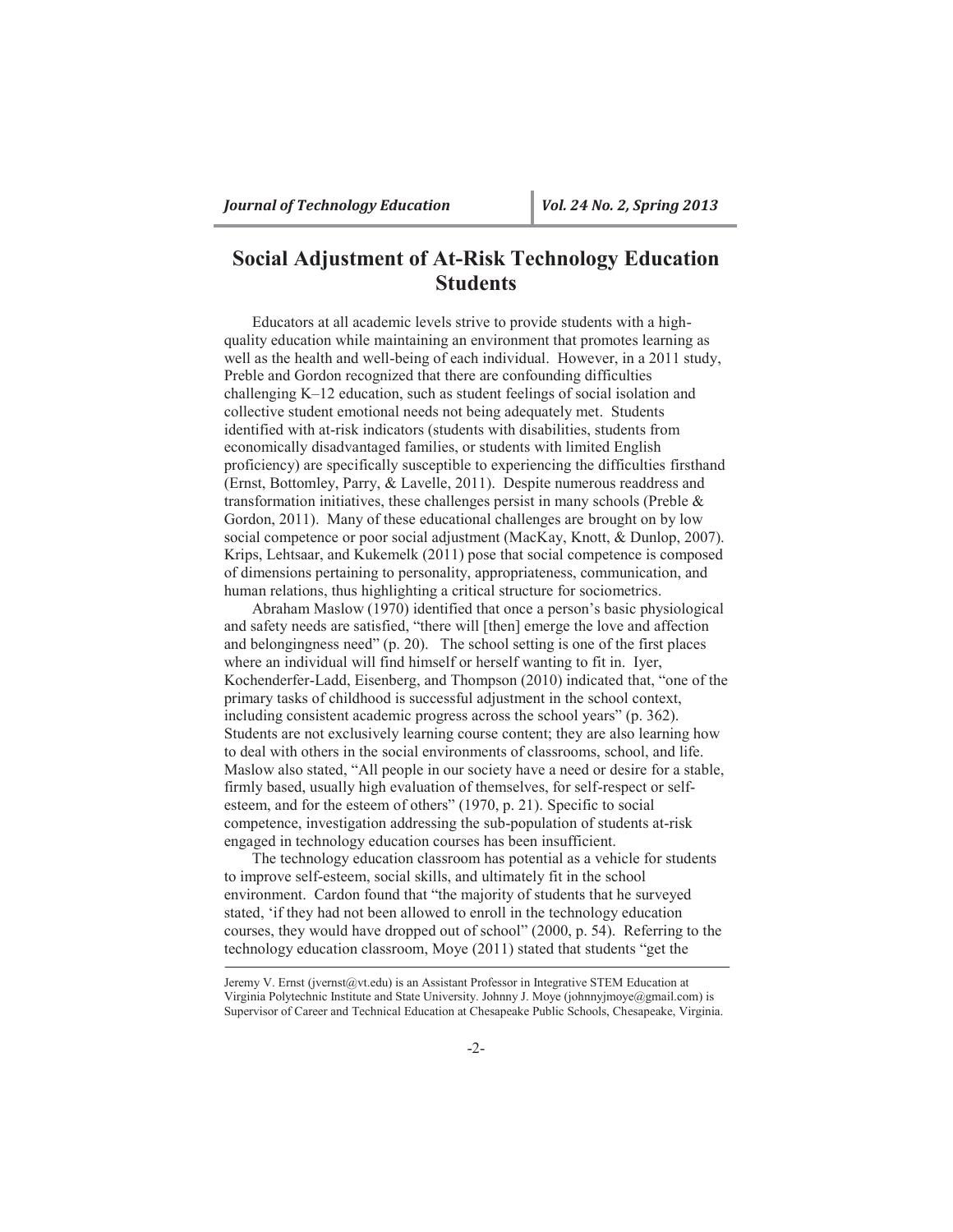opportunity to communicate (socialize) with their peers. This interaction will require students to learn and use social skills in a controlled environment, something that may not be possible in other courses and classrooms." (p. 28). Further supporting the notion that technology education courses help improve students' social adjustment, Ritz and Moye (2011) identified:

Important parts of this self-efficacy development are the compliments given to strengthen certain performances and to remove negatives by verbally correcting the learner. Again, in an engineering and technology education learning environment, social and verbal persuasion should be natural for teachers. (p. 3)

Technology education offers students a Science, Technology, Engineering, and Mathematics (STEM) based education, while reinforcing the soft skills necessary to be successful in school, in the workplace, and in society (McAlister, 2009; Moye, 2008, 2011). In technology education, information is presented to students in a contextualized manner, facilitating enhanced understanding (Crawford, 2001; CORD, 2010; Moye, 2008; Ritz & Moye, 2011; Threeton, 2007). Based on contemporary views of motivation theory, interest and student understanding of the actual educational basis underpinning content provides for motivated learning (Murray, 2011). As learners find motivation and experience successes through educational progression, they develop heightened confidence (Ritz & Moye, 2011). If successful experiences evade students, there is an increased likelihood of occurrence of the "Mathew Effect" (Stanovitch, 1986) and often students "give up on school entirely and physically drop out or they continue slogging along with no real hope of ever really making it in school" (Pete & Fogarty, 2005, p. 8).

Nash (2002) identified that, "cognitive and self-efficacy theories suggest that a positive sense of school coherence, belief that school is a comprehensible, manageable, and responsive environment, may be an important individual-level factor for success at school" (p. 76). This is considerably aligned with current educational trajectories, requiring a robust educational experience that provides students with more than just academics. These fully structured approaches to education are developed to also produce students who are:

Culturally literate, intellectually reflective, and committed to lifelong learning. High-quality education should teach young people to interact in socially skilled and respectful ways; to practice positive, safe, and healthy behaviors; to contribute ethically and responsibly to their peer group, family, school, and community; and to possess basic competencies, work habits, and values as a foundation for meaningful employment and engaged citizenship. (Greenburg, et al., 2003, pp. 466–467)

Considering the broader scope and inclusive expectation of contemporary educational outcomes, formulation of an inviting and healthy school climate that is conducive to the wider spectrum of education that spans academics and social aspects is necessary (Caldarella, Shatzer, Gray, Young, & Young, 2011).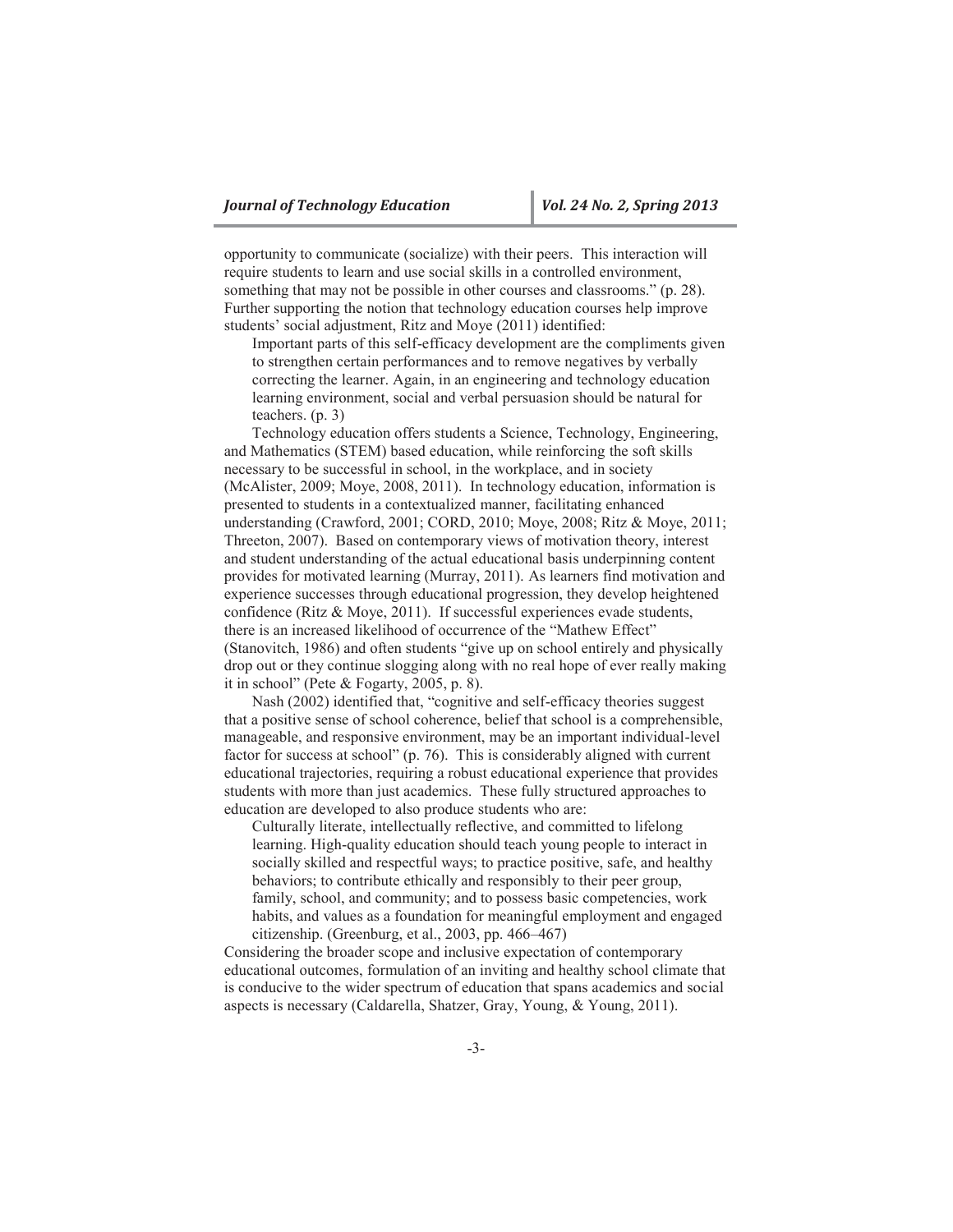# **Definition of Students At-Risk**

There are varying definitions of *students at-risk*. Sagor and Cox (2004) identify students at-risk as "any child who is unlikely to graduate on schedule, with both the skills and self-esteem necessary to exercise meaningful options in the areas of work, leisure, culture, civic affairs, and inter/intra personal relationships" (p. 1). McCann and Austin (1988) described three overarching characteristic categorizations of a student at-risk:

- 1. Learner in severe danger of not attaining the ends of education exhibited through failure to reach local or state standards for high school graduation and/or failure to gain the understandings, skills, and dispositions to become an industrious participant of society
- 2. Learner who displays actions that instructors categorize as interfering with the learning and educational processes
- 3. Learner whose domestic or community upbringing and/or experience may place him or her at-risk

Conventionally, educationalists have examined the economic status of students and used it as an initial indication in efforts to determine if a student is at-risk of not succeeding in school (McCann and Austin, 1988). Given the susceptibility for students at-risk to discontinue education and the previously identified value of social competence and social adjustments promotion of school climate and the development of academically conducive environments, what is the degree of social competence for technology education students identified as at-risk? For the purposes of this study, students classified as economically disadvantaged based on receipt of government aid through food vouchers/free or reduced-price school lunch as a result of their family being identified as "low-income" according to the Department of Health and Human Services Poverty Guidelines are at-risk (Department of Health and Human Services, 2011).

### **Schooling, Social Climate, and Students At-Risk**

The expansion of social competence is a vital objective of education for each learner. Socially vulnerable students are acutely susceptible to social and academic failures (Walker & McConnell, 1995). One significant influencer of socially conducive structure is school climate (Caldarella, et al., 2011). There are many factors that affect school climate. One of the most important factors is "the relationships that students have with their peers and adults in their school" (Preble & Gordon, 2011, p. 15). An adverse school climate results in "inadequate academic performance, unmotivated students, and frustrated teachers" (Preble & Gordon, 2011, p. 11). Improving school climate fosters an enhanced learning environment that promotes student successes and provides the basis for social adjustment. Moye (2011) identified that there are students who solely attend school as a result of social opportunity. This highlights the strong social basis that school provides beyond academics. Ballentine and Spade (2008) stated, "in the period extending from entry into first grade until entry into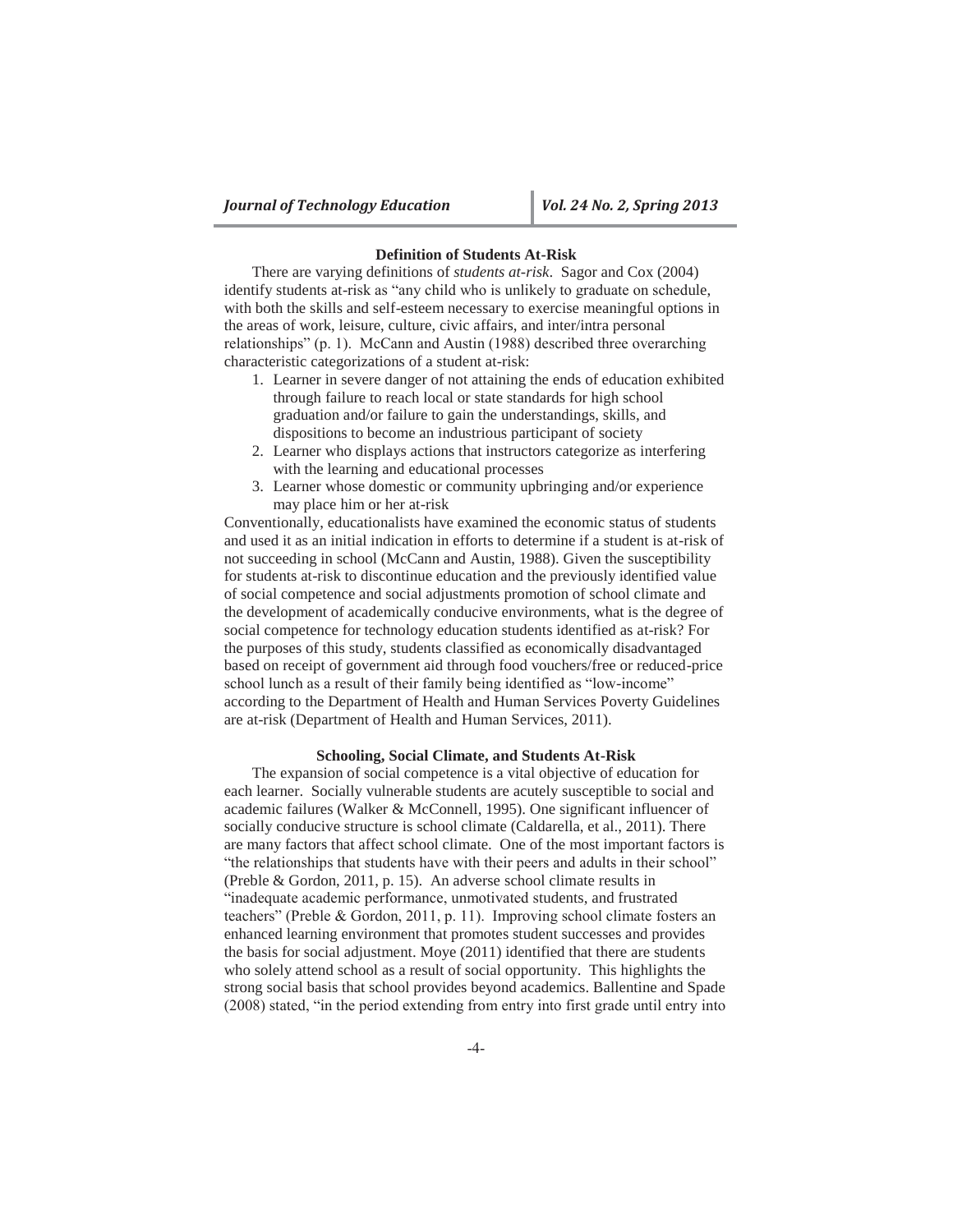the labor force or marriage, the school class may be regarded as the focal socializing agency" (p. 81). However, there are social aspects of a school's climate that have lasting negative impacts on students. School climate is one case in which school climate is deteriorated and social adjustment is hindered. However, in an age where schools are struggling to make Annual Yearly Progress (AYP) and trying to improve student standardized test scores, "addressing school climate issues and the social and emotional development of students remain secondary goals of most schools" (Preble & Gordon, 2011, p. 30). Technology education courses provide an opportunity for students to work and learn in a team setting. When students work together, they have the opportunity to communicate (socialize) with one another. In addition to helping improve students' core academic success, schools can use technology education courses to help improve the school climate.

"Success breeds success. As some students progress through school, the number of successes diminishes" (Moye, 2011, p. 26). People must realize success in an activity in order to have a desire to continue that activity (Maslow, 1970). Students must adequately adjust to the school environment (feel safe and be accepted) in order to fully integrate into a group or class (Tomlinson, 2003). Technology education classrooms could be a resource for developing students' social adjustment, including those considered at-risk.

# **Research Questions**

The goal and intent of this exploratory research project was to identify the degree of social competence exhibited by technology education students identified as at-risk. Self-control, peer relations, school adjustment, and empathy categorizations provide a depiction of the level of social competence (Walker & McConnell, 1995). Supplemental to the social competence measure, linkages between peer relation and school adjustment competencies were gauged to determine associations.

The following research questions guided this exploratory project:

- 1. Are there differences in social competence between technology education students considered at-risk and a normative student sample?
- 2. Is there competence measure association between social competence subscale elements (self-control, peer relations, school adjustment, and empathy) for technology education students identified as at-risk?

Research Question #1 was evaluated using an investigational hypothesis: There are no differences in means of the Walker-McConnell normative sample and the technology education student at-risk sample regarding overall social competence and school adjustment.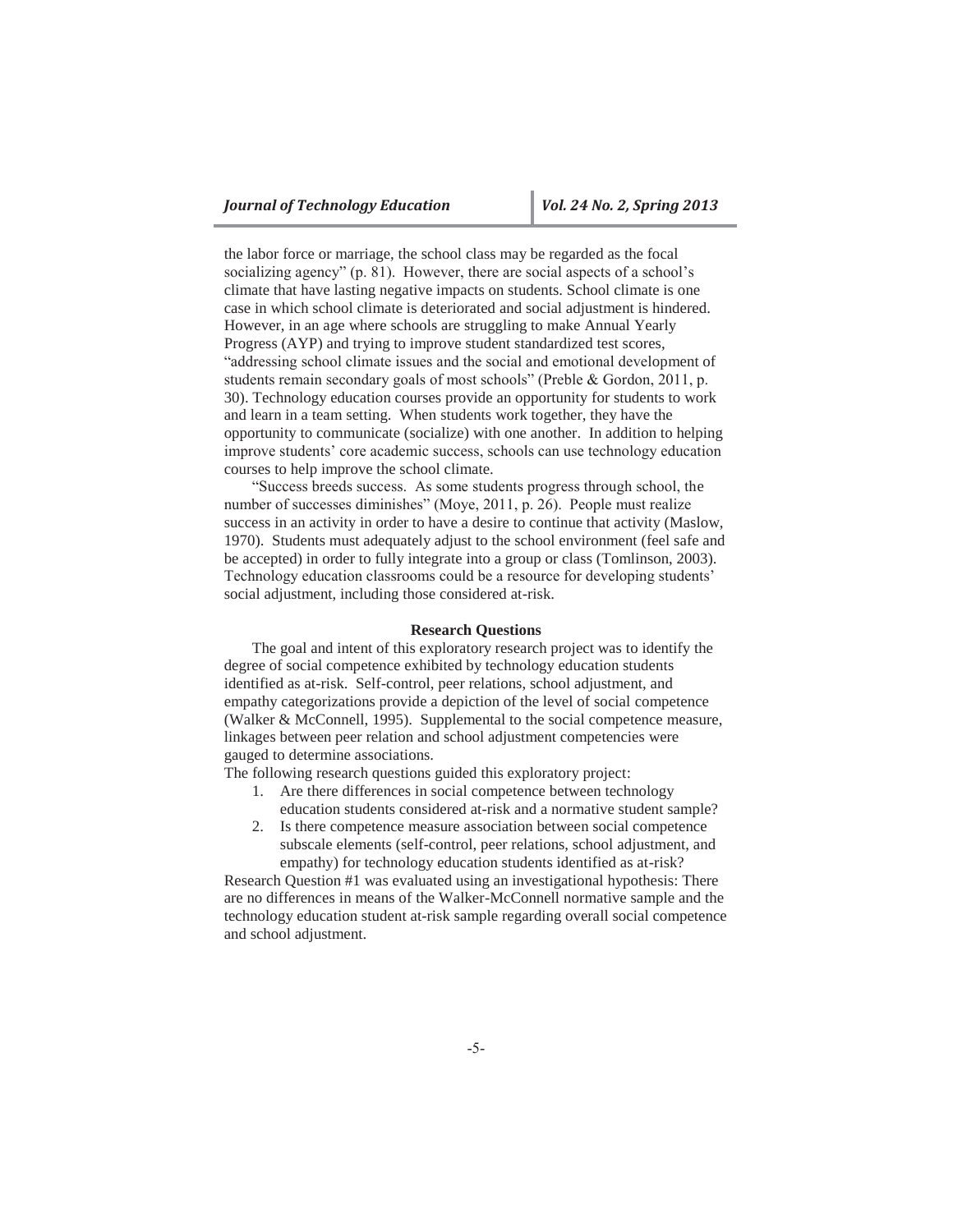# **Study Participants**

Participants in this exploratory research project were students determined to be at-risk attending an urban high school located in the southeast region of Virginia. Testing previous evidence that technology education improves students' self-esteem and social skills (Cardon, 2000; Moye, 2011; Ritz & Moye, 2011), the researchers provided two technology education teachers with the selection criteria, based on economically disadvantaged conditions, to identify their students at-risk. Of approximately 120 students, the teachers identified 101 as at-risk. Participant demographical information for students who were determined to be at-risk can be found in Table 1.

#### **Table 1**

*Technology Education Student Participant Demographics*

| Gender $n - (\frac{6}{6})$ | Male          | $87 - (86\%)$ |
|----------------------------|---------------|---------------|
|                            | Female        | $14 - (14\%)$ |
|                            |               |               |
| Age $n - (\frac{9}{6})$    | 14 Years Old  | $5-(5%)$      |
|                            | 15 Years Old  | $16 - (16\%)$ |
|                            | 16 Years Old  | $26 - (26\%)$ |
|                            | 17 Years Old  | $28 - (28\%)$ |
|                            | 18 Years Old  | $21 - (20\%)$ |
|                            | 19 Years Old  | $3-(3%)$      |
|                            | Not Specified | $2-(2%)$      |
| Grade $n - (\frac{9}{6})$  | $9th$ Grade   | $27 - (27\%)$ |
|                            | $10th$ Grade  | $22 - (21\%)$ |
|                            | $11th$ Grade  | $27 - (27\%)$ |
|                            | $12th$ Grade  | $24 - (24\%)$ |
|                            | Not Specified | $1 - (1\%)$   |

#### **Instrumentation**

The Adolescent Version of the Walker-McConnell Scale of Social Competence and School Adjustment, through Singular Publishing Group/Cengage Learning, was employed for the purposes of this study. The scale consists of 53 observable items that are rated (1–5 ranging from *never* to *frequently*, respectively) based on student classroom behaviors over time. Each item corresponds to a randomized subscale that is compiled after the completion of the scale. There are four subscales for the Adolescent Version of the Walker-McConnell Scale of Social Competence and School Adjustment: (a) Self Control, (b) Peer Relations, (c) School Adjustment, and (d) Empathy. The Self Control subscale consists of 13 items that reflect social maturity and developmentally appropriate behaviors exhibited (Walker & McConnell, 1995). The Peer Relations subscale focuses on humor, peer interaction, and cooperation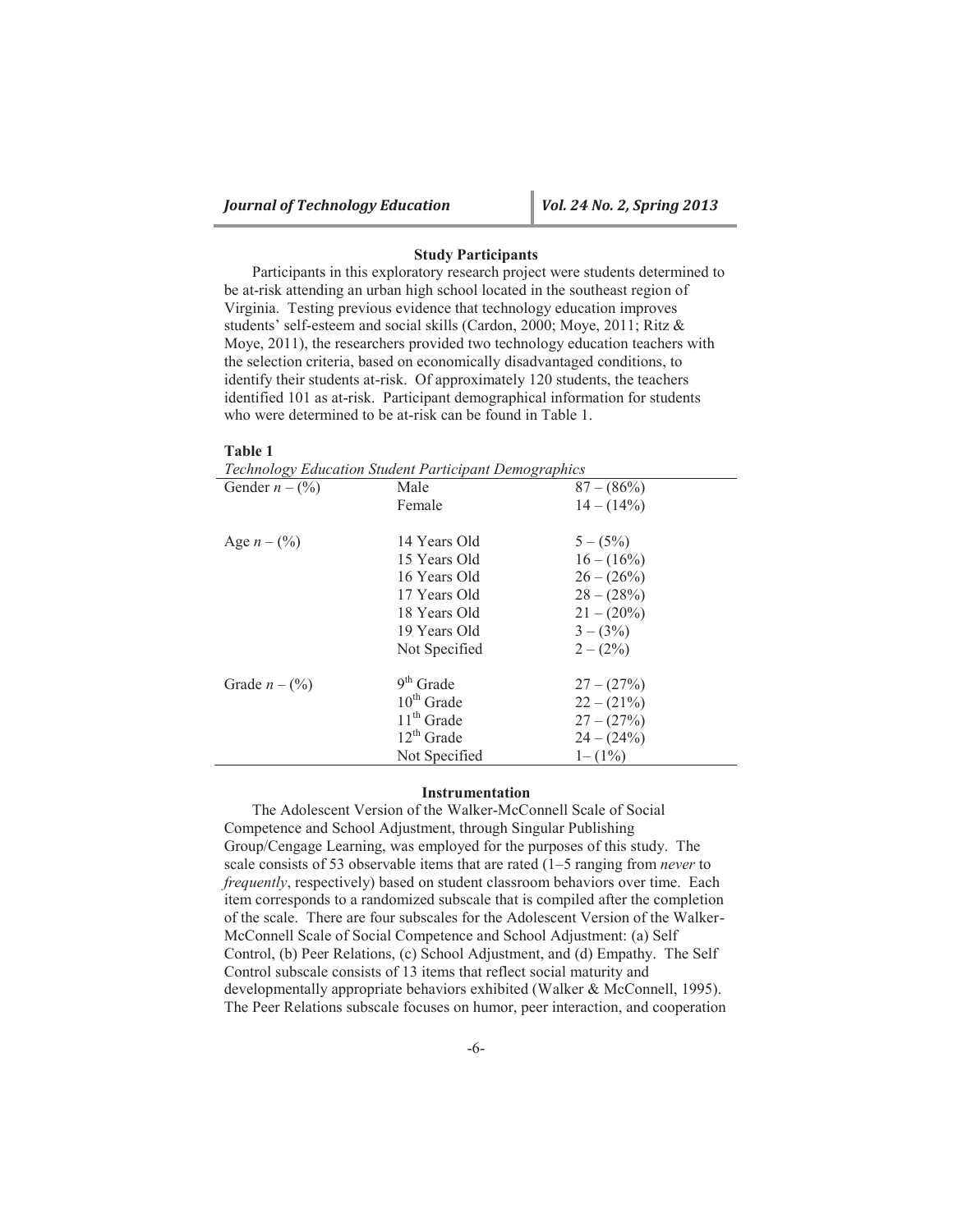within its 16 items. The School Adjustment subscale includes 15 items related to work habits, organization, and promptness. The Empathy subscale consists of six items that are associated with sensitivity and sympathy. Each is identified individually, but consists of four very interrelated dimensions. Test–retest reliability, internal consistency, and interrater reliability have been established for the Walker-McConnell Scale of Social Competence and School Adjustment (Demaray, Ruffalo, Busse, Olson, McManus, & Leenthal, 1995). In addition to student performance scale items and interrelated subscales, the instrument has mean and standard deviation reporting of 1,880 adolescent ratings that serve as the normative sample for outcome comparison.

#### **Methodology**

Technology education was selected as the specific educational discipline for the purpose of this exploratory study. Specifically, the applied nature of content, transferable relevance to life, and the structure that promotes social skill development through extended and consistent collaboration with peers led to the individual selection of technology education as the discipline for further exploration. Institutional and administrative approval was requested and granted to the research team for the purposes of this social competence study. Six sections of technology education students within a local education agency served as the sample. Two technology education teachers identified 101 of their students as at-risk. The teachers were provided with introductory, purpose, and instrument completion information for the Walker-McConnell Scale of Social Competence and School Adjustment (Adolescent Version). Three test profilerating forms were completed for instrument procedure and content observation criteria. Teacher process and scale questions were addressed on an individualized basis by the researchers until there was identified comfort in conducting the item rating form and subscale identification. Once familiar with the scale, it requires approximately 10 minutes per student to complete the rating form (Walker & McConnell, 1995). At the onset of the  $18<sup>th</sup>$  week of an 18-week course, course instructors initiated the social competence rating that factored recent course interactions and categorical behavior occurrences. The alphanumerically coded rating and subscale information was collected and entered by the social competence researchers. The coded social competence data from the two technology education sites was paired for analysis with the Walker-McConnell Scale of Societal Competence and School Adjustment 1,880-student national normative sample collected for the purposes of identifying social skill separation in individual students.

## **Data Analysis and Findings**

A two-sample *z*-test was conducted based on mean, standard deviation, and sample size of the normative sample of the Adolescent Version of the Walker-McConnell Scale and the technology education student at-risk sample. The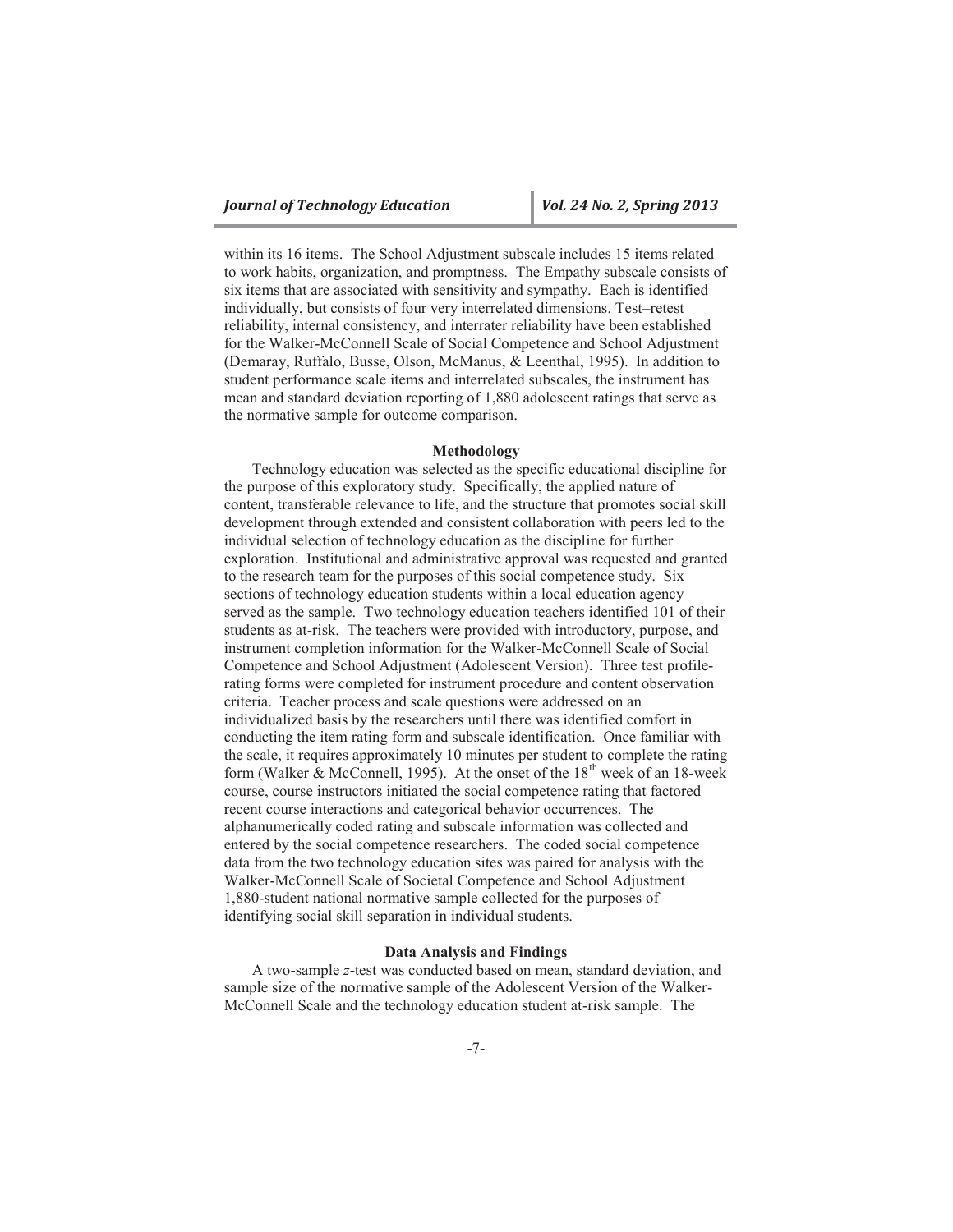normative sample used to perform student comparisons and furnish diagnostic information across subscales was provided by the Walker-McConnell Scale User's Manual (Walker & McConnell, 1995). The *z*-test permitted a normalizing statistical evaluation of the normative sample and the technology education student at-risk sample. Research Question #1—Are there differences in social competence between technology education students considered at-risk and a normative student sample?—was evaluated through the calculation of a *z*-score using the following null hypothesis: There are no differences in means of the Walker-McConnell normative sample and the technology education student atrisk sample regarding overall social competence and school adjustment. Based on analysis of the *z*-statistic and the proportional value, the null hypothesis was rejected providing evidence that there was a significant difference between a normative sample and a sample of technology education students at-risk (see Table 2).

## **Table 2**

*Normative and At-Risk Walker-McConnell*

| Difference     | n1<br>Norm | n2<br>At-Risk | Sample<br>Mean | Std Err |     | $z$ -Stat <i>P</i> -value |
|----------------|------------|---------------|----------------|---------|-----|---------------------------|
| Norm – At-Risk | 1880       | 101           | 0.56           | 010     | 543 | $\leq 0.0001$             |

Additionally, the researchers conducted an itemized analysis of the Walker-McConnell Scale of Social Competence and School Adjustment profile items. These supplemental *z*-tests permitted identification of similarities and separations between technology education students at-risk and the normative group students. Although the vast majority of profile items were determined to be significantly higher for the normative group than that of the technology education at-risk group, items 15, 16, 17, 18, 22, and 23 of the 53 items were not. Table 3 (next page) identifies six of the 53 Walker-McConnell Scale items that were identified through the *z*-test as not significantly different from one another when considering students at risk and students from the normative sample.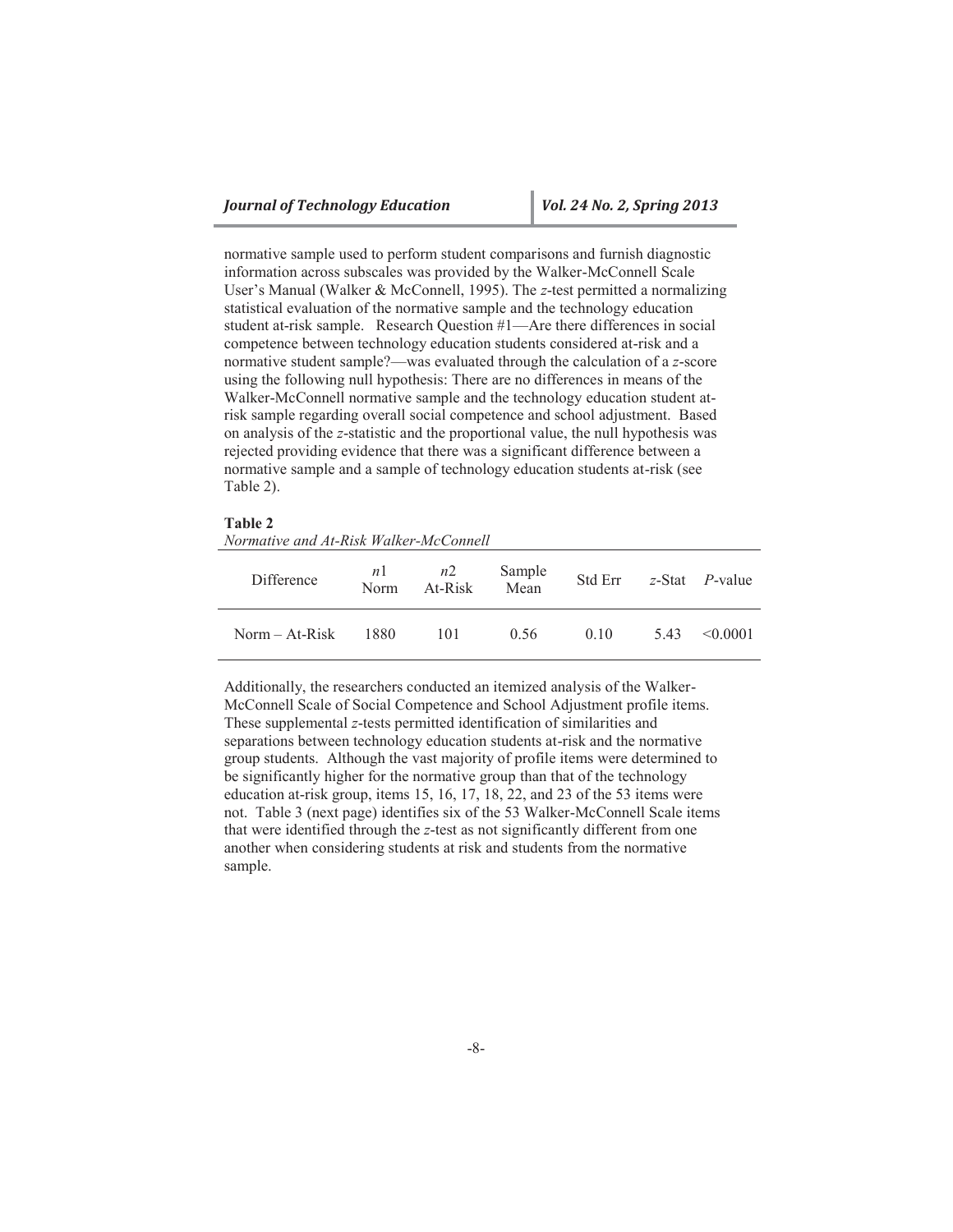# **Table 3**

| Normative and At-Risk Walker-McConnell Profile Items Not Significantly |  |  |
|------------------------------------------------------------------------|--|--|
| Different                                                              |  |  |

| Item | Profile Item                                                          | n1    | n2      | Sample  | Std  | Z-Stat  | $P-$  |
|------|-----------------------------------------------------------------------|-------|---------|---------|------|---------|-------|
|      |                                                                       | Norm  | At-risk | Mean    | Err  |         | Value |
| 15   | Accepts the<br>consequences of<br>his/her actions                     | 1,880 | 101     | 0.17    | 0.11 | 1.62    | 0.10  |
| 16   | Has a sense of<br>humor                                               | 1,880 | 101     | 0.15    | 0.10 | 1.53    | 0.13  |
| 17   | Initiates<br>conversion(s)<br>with peers in<br>informal<br>situations | 1,880 | 101     | $-0.03$ | 0.09 | $-0.29$ | 0.78  |
| 18   | Expresses anger<br>appropriately                                      | 1,880 | 101     | 0.08    | 0.10 | 0.83    | 0.41  |
| 22   | Appropriately<br>copes with<br>aggression from<br>others              | 1,880 | 101     | 0.19    | 0.11 | 1.73    | 0.08  |
| 23   | Responds to<br>conventional<br>behavior<br>management<br>techniques   | 1,880 | 101     | 0.19    | 0.13 | 1.52    | 0.13  |

Based on the normality of the predictor and independent variable paired with the visually identified linear relationships, the researchers constucted a Pearson product-moment correlation matrix in an effort to determine if there are identifiable associations among Walker-McConnell subscales for technology education students at-risk (Sheskin, 2007). This procedure enabled direct investigation of Research Question #2: Is there competence measure association between social competence subscale elements (self-control, peer relations, school adjustment, and empathy) for technology education students identified as at-risk? Based on the correlation coefficients in the matrix (Table 4, next page), there are several large identifiable associations. The largest strength of association is noted between the Self Control subscale and the Empathy subscale  $(r = 0.92)$ . Other subscale pairings, such as Peer Relations and Empathy  $(r = 0.92)$ . 0.73), exhibit a positive moderate association, while Self Control and Peer Relations ( $r = 0.64$ ) and Peer Relation and School Adjustment ( $r = 0.64$ ) show medium positive strength of association.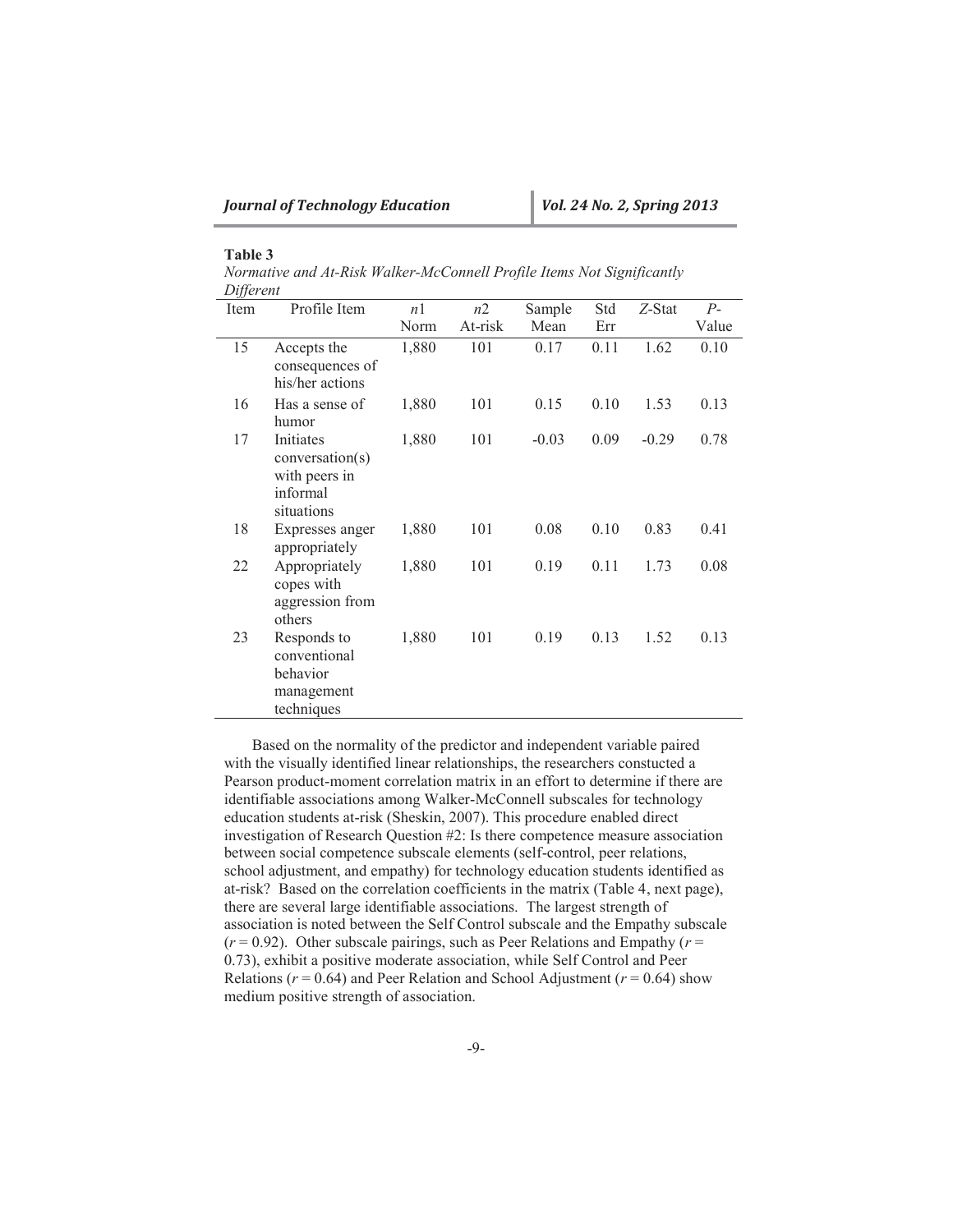# **Table 4**

*Pearson Product-Moment Correlation Matrix for Students At-Risk*

|                      |      | Self Control Peer Relations | School<br>Adjustment |
|----------------------|------|-----------------------------|----------------------|
| Peer Relations       | 0.64 |                             |                      |
| School<br>Adjustment | 0.90 | 0.64                        |                      |
| Empathy              | 0.92 | 0.73                        | 0.90                 |

#### **Discussion and Conclusions**

Individual technology education students' subgroup dynamic informs progressions of research while apprising technology teacher educators and classroom technology education teachers of intricate differences between students. Recognition of these differences help educators realize that classroom structure, instruction, and activities must be conducive to all learners. These research findings are important in identifying technology education social competence characteristics of students at-risk and how they differ from a normative sample of student learners.

The purpose of this study was to identify the degree of social competence for technology education students identified as at-risk. This study revealed several items of interest. First, it supports the statement made by Cardon (2000) that "technology education programs have historically attracted at-risk students" (p. 50) and that "they [technology education programs] have received little attention regarding their influence on at-risk students" (p. 50). In the context of this study, the large proportion of students considered at-risk in the six participating technology education course sections further evidences Cardon's statement. Whereas the specific data identifying the percentage of students atrisk in this particular high school were not available, it is noted that of the 120 possible students, 101 (approximately 84%) were considered at-risk.

The researchers used the Walker-McConnell Scale of Social Competence and School Adjustment (Adolescent Version) to compare 101 at-risk students to a normative sample of 1,880 students in four different scales. Again, the scale categories examined were: Self Control, Peer Relations, School Adjustment, and Empathy. There were 53 scale items that identified characteristics within each of the four scale categories. This study identified that the sample of at-risk technology education students had very identifiable social competence and school adjustment differences. Given the nature of these scale items and analyses of the results, it can be concluded that at-risk technology education students in this adolescent sample had significantly lower social competence and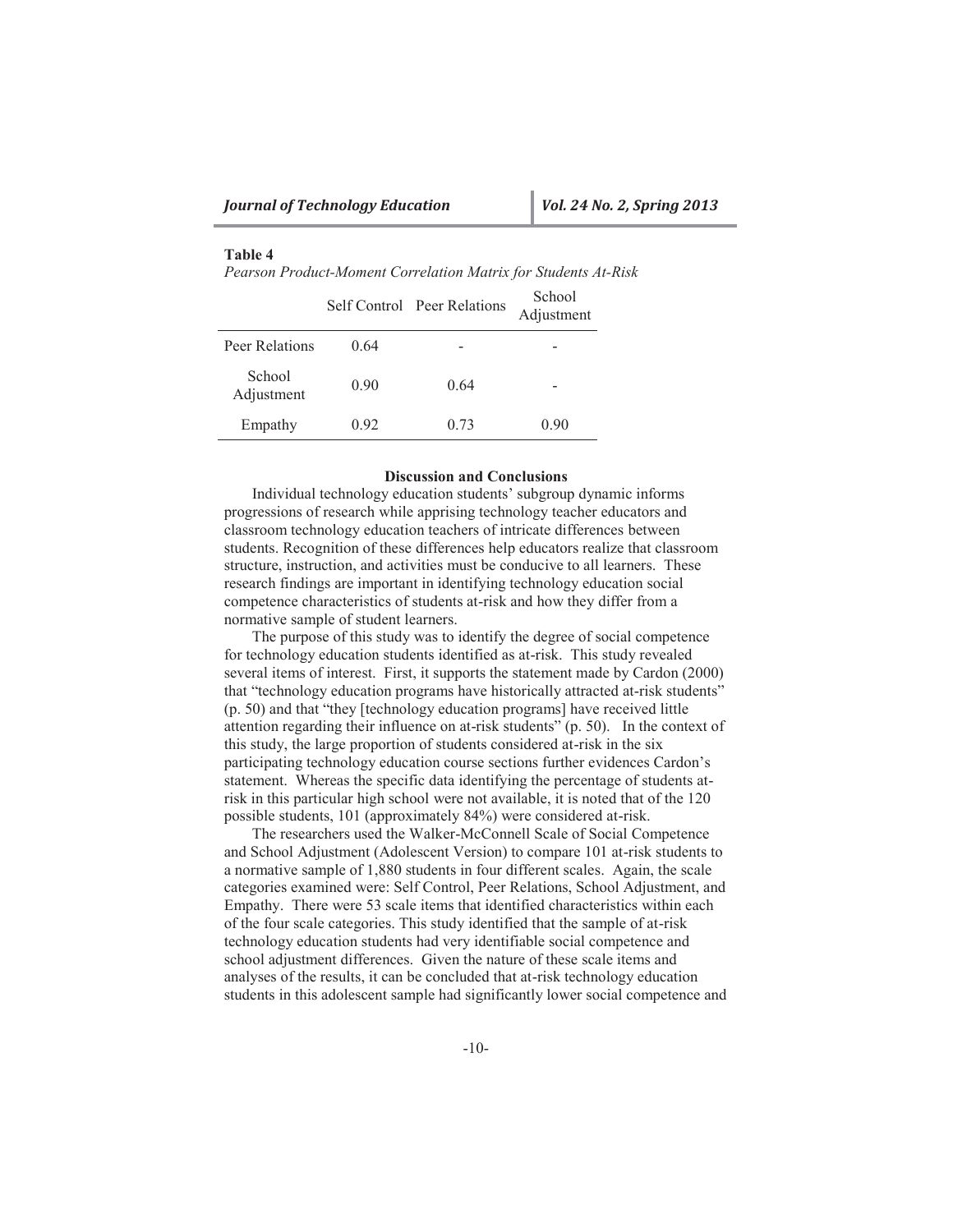school adjustment application than the normative sample of 1,880 adolescent students provided by the Walker and McConnell instrument.

This research revealed that there were only six of the 53 scale items where the participants did not have a statistically significant lower rating of social competence and school adjustment. All six of those items fell within the selfcontrol and empathy scale categories. This observation is further supported by the strong positive correlation (highest of all factors) of the Pearson Product-Moment Correlation between self-control and empathy. These findings suggest that at-risk technology education students exhibit somewhat consistent behavior when they engage with other students, how they express themselves, how they cope with a given situation, as well as how they demonstrate sensitivity toward others. This identification highlights potential determining factors in at-risk students' election of technology education courses. This research also identifies that there is potential for technology education courses to be an avenue to further extend educational and social opportunities for students considered atrisk. Clear separations of school factors, classroom structures, and learner variables of students at-risk and normative groups enable curricula developers and practitioners to further provide for collaborative configurations that facilitate participatory and active learner approaches. Increased, but flexible, group peer interactions with specific role designations have the potential to address peer relation and empathy discrepancies in ability concerning learners at-risk while modeling peer displays of self control and adjustment.

For an undetermined reason, students identified as at-risk exhibit tendencies to engage in technology education courses. Conducting research to understand why students take these courses may be significant in finding a means to assist students in attaining potential and becoming more socially and academically successful in school and society. To date, research literature indicating factors or reasoning as to why students at-risk choose to take technology education courses is largely absent. Further study highlighting at-risk students' course selection has the potential to lead to enhanced service to this technology education subgroup, positioning the profession to aid students struggling in other areas of education and life.

# **References**

Ballentine, J. H., & Spade, J. Z. (2008). *Schools and society: A sociological approach to education* (3rd ed.). Thousand Oaks, CA: Sage Publications. Caldarella, P., Shatzer, R. H., Gray, K. M., Young, K., & Young, E. L. (2011). The Effects of School-wide Positive Behavior Support on Middle School Climate and Student Outcomes. *Research In Middle Level Education Online*, *35*(4), 1–14.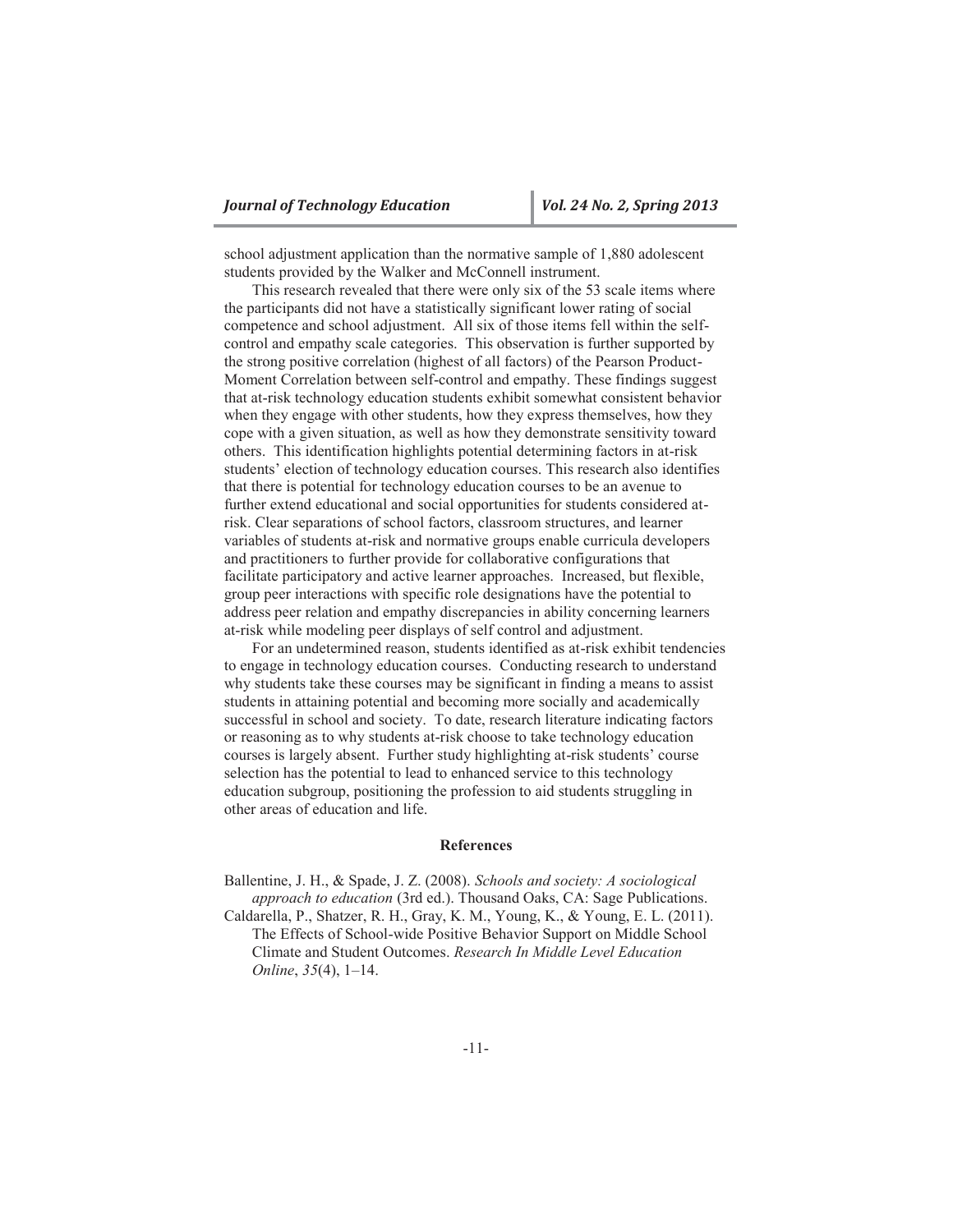- Cardon, P. L. (2000). At risk students and technology education: A qualitative study. *Journal of Technology Studies, 26*(1), 49–57.
- Center for Occupational Research and Development. (2010). What is contextual learning? Retrieved from http://www.cord.org/ contextual-learningdefinition.
- Crawford, M. L. (2001). Teaching contextually: *Research, rationale, and techniques for improving student motivation and achievement in mathematics and science*. Waco, TX: CCI Publishing.
- Demaray, M., Ruffalo, J., Busse, R., Olson, A., McManus, S., & Leventhal, A. (1995). Social skills assessment: A comparative evaluation of six published scales. *School of Psychology Review,* 24, 618–671.
- Department of Health and Human Services. (2011). Annual update on the HHS poverty guidelines. *Federal Register*, *76*(13), 3637–3638.
- Ernst, J. V., Bottomley, L. J., Parry, E. A., & Lavelle, J. P. (2011). Elementary engineering implementation and student learning outcomes. Published Proceedings of the American Society for Engineering Education Annual Conference and Exposition, Vancouver, BC, Session M544B.
- Greenburg, M. T., Weissberg, R. P., O'Brien, M. U., Zins, J. E., Fredericks, L., Resnik, H., & Elias, M., J. (2003). Enhanced school-based prevention and youth development through coordinated social, emotional, and academic learning. *American Psychologist, 58*(6/7), 466–474.
- Iyer, R. V., Kochenderfer-Ladd, B., Eisenberg, N., & Thompson, M. (2010). Peer victimization and effortful control: Relations to school engagement and academic achievement. *Merrill-Palmer Quarterly, 56*(3), 361–387.
- Krips, H., Lehtsaar, T., & Kukemelk, H. (2011). About the differences of teachers' self-perceptions to the statements of social competence. *US-China Education Review B*, (1b), 138–148.
- Maslow, A. H. (1970). *Motivation and personality* (3rd ed.). New York: Harper & Row.
- MacKay, T., Knott, F., & Dunlop, A. W. (2007). Developing social interaction and understanding in individuals with autism spectrum disorder: A groupwork intervention. *Journal of Intellectual & Developmental Disability*, 32, 279–290.
- McAlister, B. (2009). Teaching social/cultural impacts in technology education. In Essential Topics for Technology Educators (CTTE Yearbook Planning Committee, Eds.). New York: Glencoe/McGraw-Hill.
- McCann, R. A., & Austin, S. (1988). *At-risk youth: Definitions, dimensions and relationships.* Philadelphia, PA: Research for Better Schools Inc. (ERIC Document Reproduction Service No. 307 359).
- Moye, J. J. (2008). Starting a new technology course? An opportunity to develop student technological literacy. *The Technology Teacher, 68*(2), 27–31.